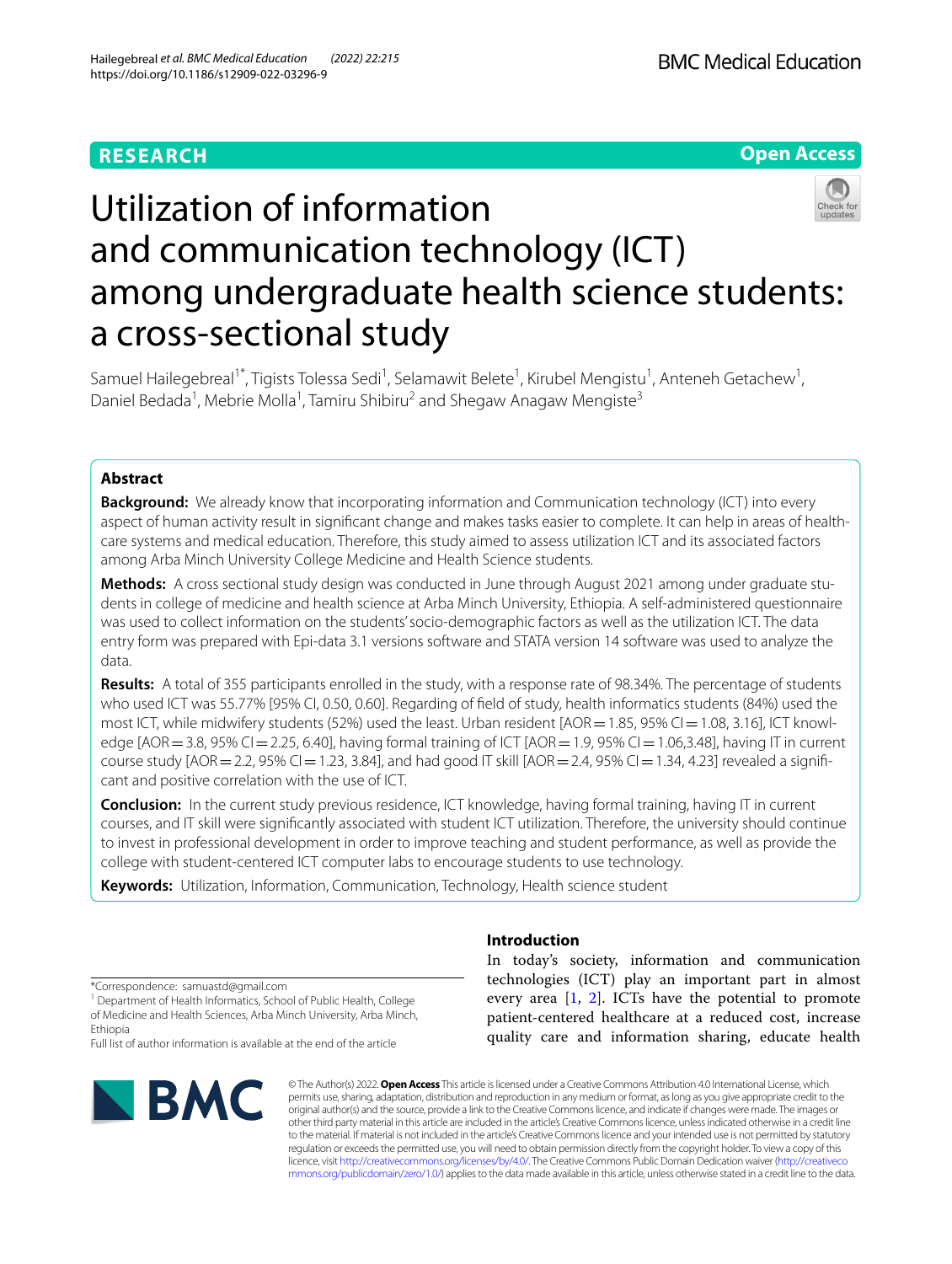professionals and patients, stimulate a diferent sort of interaction with patients and health providers, and minimize travel time  $[3, 4]$  $[3, 4]$  $[3, 4]$  $[3, 4]$ . The healthcare system is growing increasingly dependent upon technology, so, health science students are expected to improve their skills of ICT [[5,](#page-5-4) [6](#page-5-5)]. Also, ICT enables the use of novel educational materials and the renewal of learning methods, allowing students to collaborate more actively and simultaneously acquire technological expertise [\[7](#page-5-6)]. In spite of the fact that there's no single, widespread defnition of ICT, the term is for the most part acknowledged to cruel all devices, organizing components, applications and frameworks that combined permit individuals and organizations associated within the computerized world [[8\]](#page-5-7).

While we understand that the use of educational technologies in higher education teaching and learning activities is still in its infancy in Ethiopia, ICT instructional use is critical to both faculty and student success and development [\[9\]](#page-5-8). In education, the use of ICT to improve or support learning and teaching has grown increasingly signifcant [[10](#page-6-0), [11\]](#page-6-1). For several decades, many authors have argued that ICT as educational devices facilitate the adaptation of teaching to each student  $[9, 12]$  $[9, 12]$  $[9, 12]$  $[9, 12]$ . Although it is widely assumed that ICT can empower teachers and students, encourage change, and nurture the development of 'twenty-frst century skills, data to back up these claims is still scarce ( [\[9](#page-5-8)], [Https://www.infodev.org/innov](https://www.infodev.org/innovationandEntrepreneurship) [ationandEntrepreneurship\)](https://www.infodev.org/innovationandEntrepreneurship). ICT in health care, and both educational opportunities and assistance for students and health care professionals have expanded [\[13](#page-6-3), [14](#page-6-4)]. The COVID-19 epidemic has had a significant impact on all aspects of schooling, particularly in light of existing social distancing norms. Medical educators are employing a variety of information and communication technology (ICT) methods to maintain medical education in the face of the pandemic. The majority of medical educators use university websites and online collaboration technologies to disseminate study materials [[15,](#page-6-5) [16](#page-6-6)].

Computer technology and digital world have revolutionized the way people live, work, development and distribution of knowledge and power around the world ([Https://learningportal.iiep.unesco.org/en.learning porta](https://learningportal.iiep.unesco.org/en.learning%20portal,2021) [l,2021](https://learningportal.iiep.unesco.org/en.learning%20portal,2021)). Because the integration of informatics into health science education is becoming necessary in many universities across the world, it is critical to assess health science students' factors to use computers and ICT technologies [[17–](#page-6-7)[19\]](#page-6-8). Expanded usage of eHealth is projected in Ethiopia in the future years, appreciations to new efforts, but these systems must be used properly to accomplish objectives; this is entirely dependent on health science student since they will be professional in few years later  $[20]$  $[20]$ . Therefore, the objective this study was to assess utilization of information and Communication technology and its associated factors among undergraduate health science student.

#### **Methods**

#### **Study design, setting, and period**

A cross sectional study design was conducted in June through August 2021 among under graduate students in college of medicine and health science at Arba Minch University, Ethiopia. Arba Minch University College of Medicine and Health Sciences, was founded in 2008. It is located in Ethiopia, SNNP regional State, Gamo Gofa zone, Arba Minch town is located around 434.3 kms from Addis Ababa, the capital city of Ethiopia. It has been focusing on its fundamental mission of operating programs that earnestly complement and augment the nation's healthcare needs since its foundation. Under college of medicine and health science there are 10 departments running undergraduate study programs.

#### **Study population**

This study included all regular undergraduate students from Arba Minch University College of Medicine and Health Sciences who were available during the data collection period and were in their second year or above were included in this study.

#### **Sample size determination and sampling procedure**

The sample size was calculated using single population proportion formula with the following assumptions: 95% confidence level (CI),  $Z(1-\alpha/2) = 1.96$ ), based on previous studies proportion of ICT utilization ( $p=30.9%$ ) [\[21\]](#page-6-10), and 5% margin of error by considering a 10% non-response rate. Finally, 361 full-time undergraduate students were enrolled in this study. In Arba Minch University, college of medicine and health science, there are 10 departments (i.e. medicine, public health officer, medical laboratory sciences, midwifery, health informatics, anesthesia, radiology, pharmacy, environmental health and nursing). Later on, the proportional allocation was used for each department and academic year. Finally, using a student attendance list, a simple random sampling technique was used to withdraw study participants.

#### **Data collection**

Structured self-administered questionnaires were adapted after reviewing relevant literature [[21](#page-6-10)[–23](#page-6-11)]. Pretest for the questionnaire was made on about 5% of the total studied population at Wolaita Sodo University which is outside of the study area and used to collect data from the study participants. The questionnaire comprised of socio demographic and basic IT skills and knowledge of computer hardware, software, computer input devices, computer output devices, basic computer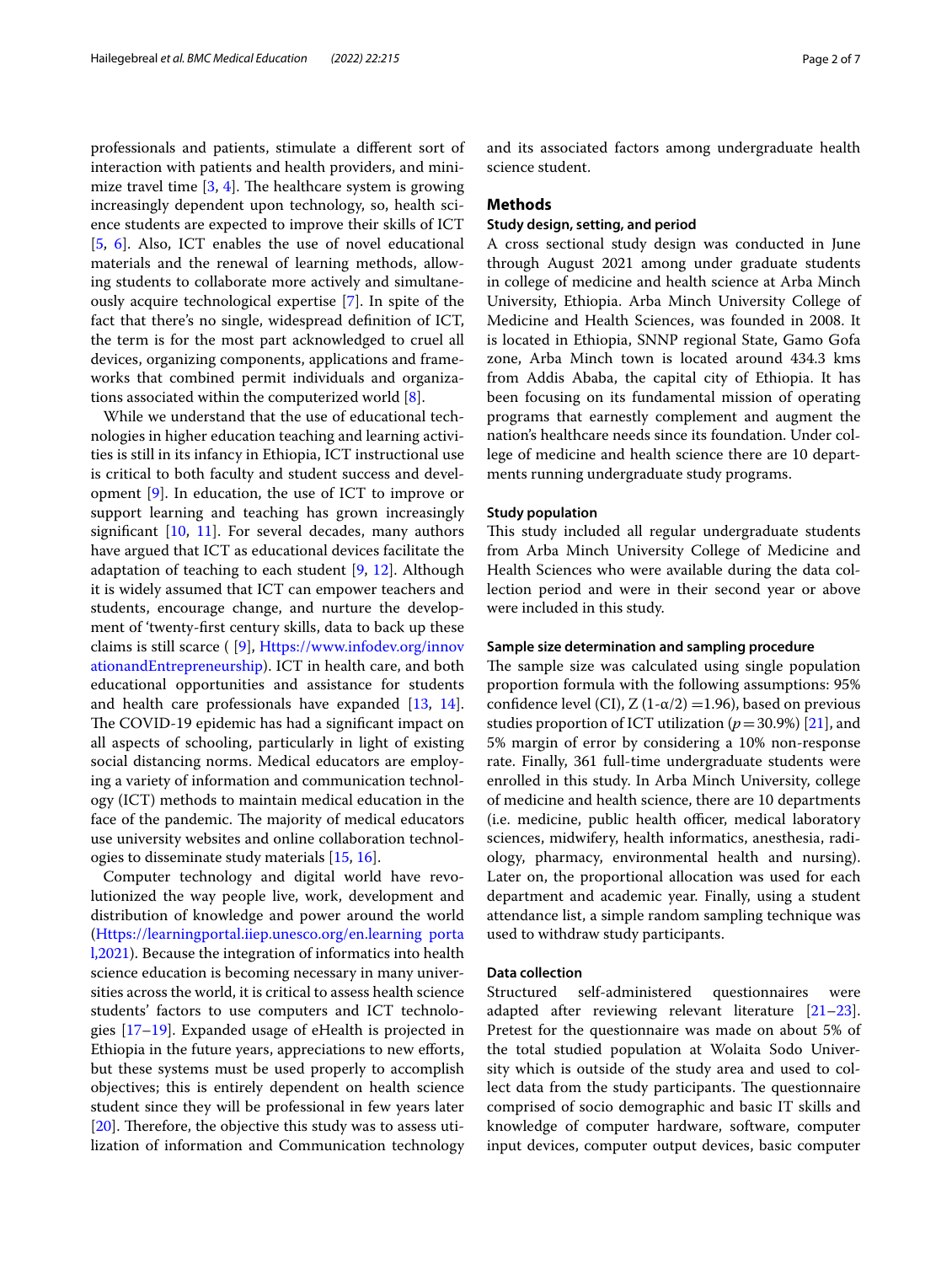words and defnitions, and a general concept of how a computer works were assessed by a questionnaire. A total of 16 questions on ICT knowledge were asked, with each statement having a yes or no question to assess the level of ICT knowledge. In this study, participants were also asked about ICT Utilization questions to determine their level of ICT usage. In this study, respondents who scored mean value and above for utilization related questions were rated as good utilization rate; those who scored below mean value for a set utilization related questions were rated poor utilization rate.

#### **Study variables**

The dependent variable for this study was utilization of ICT.

Independent variables sex, age, year of study, previous residence, feld of study, parental educational status, family monthly income, previous IT training status, personal computer ownership, current information technology course taken, IT knowledge, availability of computer lab session, IT skill.

#### **Statistical analysis**

Epi-data 3.1 versions used for data entry and STATA version 14software was used to analyze the data. Descriptive statistics was computed to describe socio demographic characteristics. Bivariate and multivariable logistic regression analysis was done to identify factors associated with ICT utilization. To control the possible efect of confounders, variables from the bivariate logistic regression with a *p*-value less than 0.25 were ftted into the multivariable logistic regression. Model ftness was checked by the Hosmer-Lemeshow goodness of-ft test. Finally, the results were interpreted using an adjusted odds ratio (AOR) with a 95% confdence interval (CI).

#### **Ethical issues and approval**

Ethical clearance obtained from Arba Minch University, College of Medicine and Health Sciences, Institutional Research Ethics Review Board (IRB). Written and signed voluntary informed consent obtained from all study participants. All methods were performed in accordance with the relevant guidelines and regulations.

#### **Result**

#### **Socio‑demographic characteristics of study population**

A total of 355 participants enrolled in this study, with a response rate of 98.34%. Majority 239 (67.3%) of respondents were from urban residents. More than half of the respondents (54.08%) were men. The majority of the participants (75.8%) were between ages group of 21–24. Majority of the participant were from medicine (35.2%) department followed by nursing (10.4%) and public health (10.4%). Regarding to family educational status 61.4% fathers and 50.7% mothers had secondary and above educational levels (Table [1\)](#page-3-0).

#### **Access to computer and internet**

In this study fnding (23%) student had formal IT training access. From the total of study participant 63.9% stated that they have access to a computer, of this 50.7% had laptop, 9.6% palmtop, and 3.7% PAD respectively. From the total of study participant 87.6% had internet access, of this 31.3% the participant was access from computer laboratory and 10.7% from internet cafe. It was observed from the study that only 36.3% of the participant had laboratory session during their ICT course (Table [2](#page-3-1)).

#### **Student ICT utilization**

In this study percentage of students who used ICT was 55.77% [95% CI, 0.50, 0.60]. In terms of feld of study, health informatics students used the most, while midwifery students used the least (Fig. [1](#page-4-0)).

#### **Factors associated with ICT utilization**

In the multivariable logistic regression model five variables; previous residence, ICT knowledge, having training, current IT courses taking, and IT skill were signifcantly associated with ICT utilization.

The odds of utilizing ICT among student who come from urban resident were  $1.85$  times  $[AOR=1.85, 95%$  $CI = 1.08$ , 3.16] higher than that of those come from rural resident. Students who had ICT knowledge were 3.8 times  $[AOR = 3.8, 95\% \text{ CI} = 2.25, 6.40]$  more likely to utilize ICT compared to their counterpart. Students who had formal training of IT were 1.9 times  $[AOR=1.9, 95%$  $CI = 1.06, 3.48$ ] more likely to utilize ICT compared to those who had not formal IT training. Students who taking IT course in their present study were 2.2 times more likely to use ICT than students who did not take an IT course in their current study  $[AOR=2.2, 95\% \text{ CI}=1.23,$ 3.84]. Students who had good IT skill were 2.4 times more likely utilize ICT than those with poor IT skill  $[AOR = 2.4, 95\% CI = 1.34, 4.23]$  (Table [3](#page-4-1)).

#### **Discussion**

The objective of this study was to examine utilization of information communication technology and its associated factors among Arba Minch University College of medicine and health science students. This study revealed that ICT utilization among student was 55.77% [95% CI, 0.50, 0.60], and 44.23% [95% CI: 0.39, 0.49] students didn't utilize the ICT. This finding was greater than study from Gondar  $[22]$  $[22]$ . The temporal gap between globalization and technical improvement in recent years could be the reason. This finding was lower than study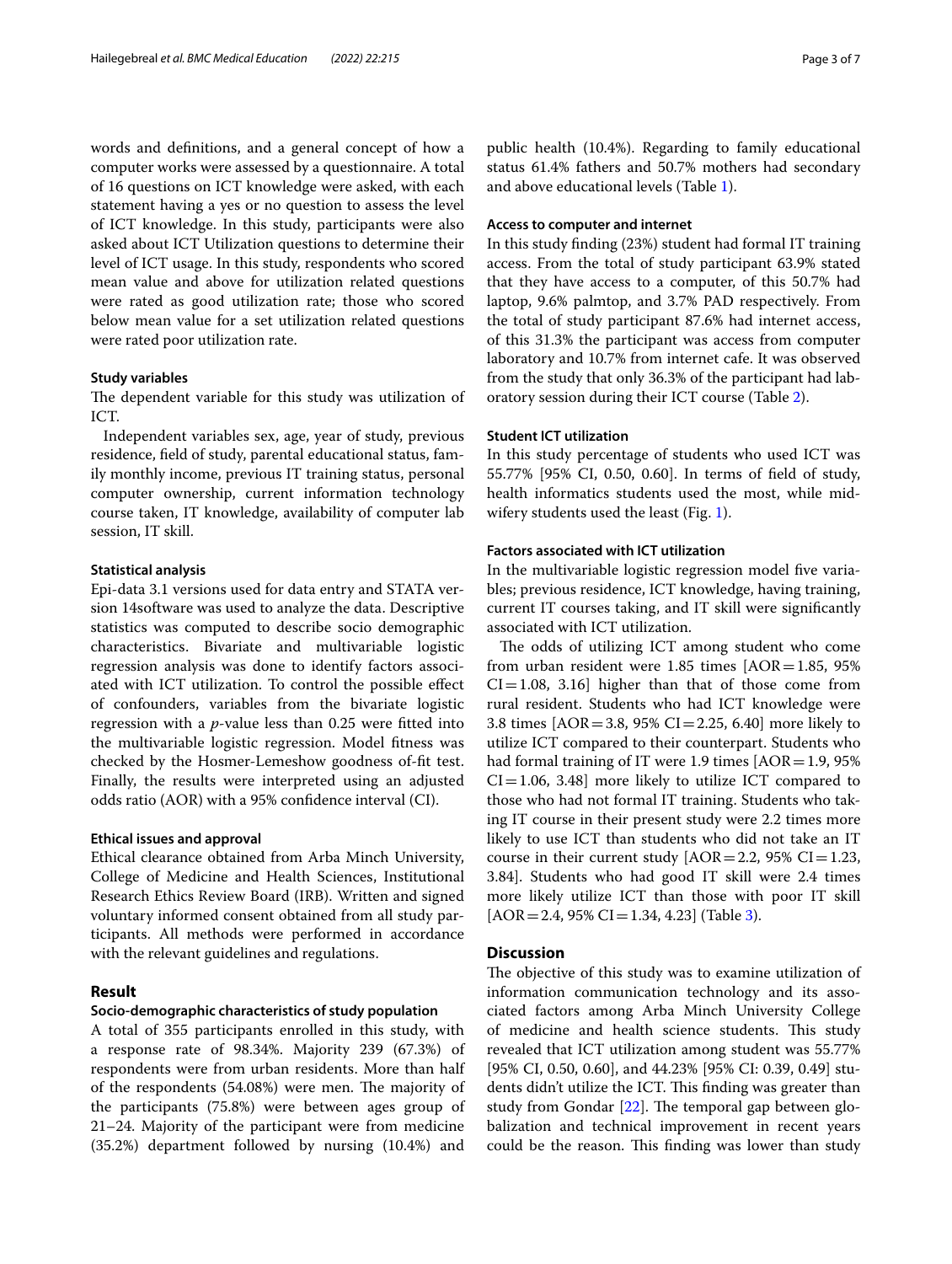| Variable                         | Category             | Frequency | Precent (%) |
|----------------------------------|----------------------|-----------|-------------|
| Age                              | $15 - 20$            | 50        | 14.08       |
|                                  | $21 - 24$            | 269       | 75.77       |
|                                  | $25 - 30$            | 36        | 10.14       |
| Sex                              | Male                 | 192       | 54.08       |
|                                  | female               | 163       | 45.92       |
| <b>Previous residence</b>        | Urban                | 232       | 65.35       |
|                                  | Rural                | 123       | 34.65       |
| Year of study                    | Second               | 102       | 28.73       |
|                                  | Third                | 96        | 27.04       |
|                                  | Fourth               | 102       | 28.73       |
|                                  | Fifth                | 25        | 7.04        |
|                                  | Sixth                | 30        | 8.45        |
| Field of study                   | 37<br>Nursing        |           | 10.42       |
|                                  | Pharmacy             | 26        | 7.32        |
|                                  | Health informatics   | 19        | 5.35        |
|                                  | Public health        | 37        | 10.42       |
|                                  | Environmental health | 19        | 5.35        |
|                                  | Anesthesia           | 16        | 4.51        |
|                                  | Radiology            | 15        | 4.23        |
|                                  | Medicine             | 125       | 35.21       |
|                                  | Medical laboratory   | 28        | 7.89        |
|                                  | Midwifery            | 33        | 9.30        |
| <b>Father educational status</b> | Illiterate           | 30        | 8.45        |
|                                  | Read and write       | 56        | 15.77       |
|                                  | Primary              | 51        | 14.37       |
|                                  | Secondar and above   | 218       | 61.41       |
| Mothers' educational status      | Illiterate           | 64        | 18.03       |
|                                  | Read and write       | 59        | 16.62       |
|                                  | Primary              | 52        | 14.65       |
|                                  | Secondar and above   | 180       | 50.70       |

### <span id="page-3-0"></span>**Table 1** Demographic characteristics of the study population (*N*=355)

<span id="page-3-1"></span>**Table 2** Access to computer and internet

| Variable                                 | Category | Frequency | Precent (%) |
|------------------------------------------|----------|-----------|-------------|
| <b>Access formal IT training</b>         | Yes      | 111       | 31.27       |
|                                          | No       | 244       | 68.73       |
| having personal computer                 | Yes      | 227       | 63.94       |
|                                          | No       | 128       | 36.06       |
| Internet access                          | Yes      | 311       | 87.61       |
|                                          | No       | 44        | 12.39       |
| IT course in current study               | Yes      | 175       | 49.30       |
|                                          | No       | 64        | 18.03       |
| Having lab session in IT course          | Yes      | 129       | 36.34       |
|                                          | No       | 226       | 63.66       |
| Access to electronic document in college | Yes      | 282       | 79.44       |
|                                          | No       | 73        | 20.56       |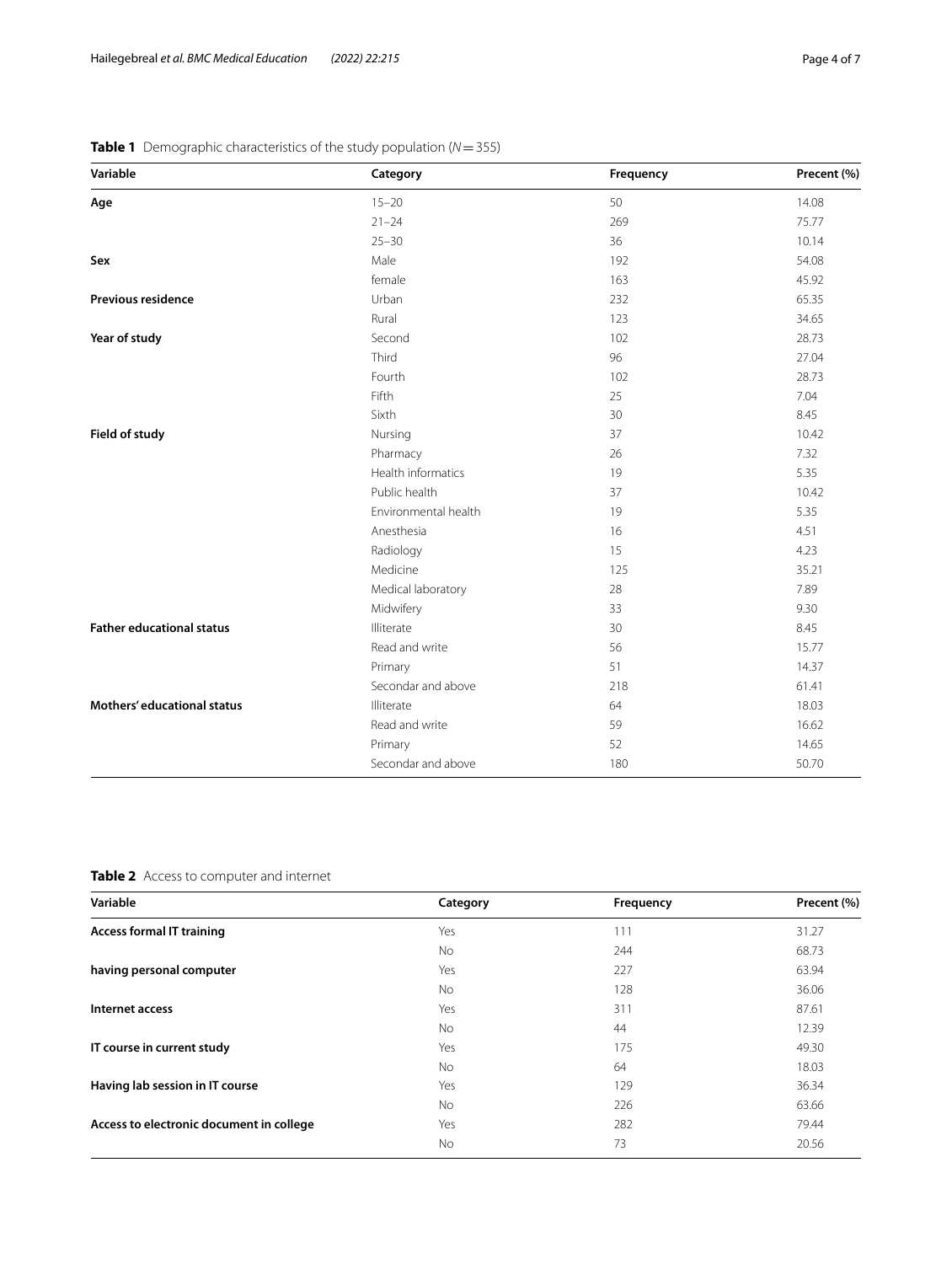

<span id="page-4-1"></span><span id="page-4-0"></span>**Table 3** Factor associated with the utilization of ICT among undergraduate students

| Variable                        | <b>Utilization</b> |           | COR (95% CI)          | AOR (95% CI)          |
|---------------------------------|--------------------|-----------|-----------------------|-----------------------|
|                                 | Yes                | <b>No</b> |                       |                       |
| Age                             |                    |           |                       |                       |
| $15 - 20$                       | 26                 | 50        | 1                     | 1                     |
| $21 - 24$                       | 107                | 162       | 1.64 [0.89,3.00]      | 1.75 [0.82, 3.71]     |
| $25 - 30$                       | 24                 | 12        | $0.54$ [0.22,1.31]    | 0.57 [0.19, 1.65]     |
| <b>Previous residence</b>       |                    |           |                       |                       |
| Rural                           | 78                 | 45        | 1                     | 1                     |
| Urban                           | 79                 | 153       | 3.35 [2.12,5.29] **   | $1.85$ [1.08, 3.17] * |
| IT skill                        |                    |           |                       |                       |
| have no skill                   | 63                 | 35        | 1                     | 1                     |
| have skill                      | 93                 | 163       | 3.15 [1.94,5.12] **   | 2.38 [1.34, 4.23] **  |
| IT knowledge                    |                    |           |                       |                       |
| Poor                            | 90                 | 41        | 1                     | 1                     |
| Good                            | 67                 | 157       | 5.14 [3.22,8.20] **   | 3.80 [2.25, 6.40] **  |
| <b>Formal IT training</b>       |                    |           |                       |                       |
| <b>No</b>                       | 131                | 113       | 1                     | 1                     |
| yes                             | 26                 | 85        | 3.78 [2.28,6.28] **   | 1.93 [1.07, 3.48] *   |
| having personal computer        |                    |           |                       |                       |
| Yes                             | 86                 | 141       | 1                     | 1                     |
| <b>No</b>                       | 71                 | 57        | $0.48$ [0.31,0.76] ** | $0.69$ [0.40, 1.21]   |
| IT course in current study      |                    |           |                       |                       |
| <b>No</b>                       | 103                | 77        |                       | 1                     |
| Yes                             | 54                 | 121       | 2.99 [1.93,4.63] **   | 2.18 [1.23, 3.84] **  |
| Having lab session in IT course |                    |           |                       |                       |
| Yes                             | 49                 | 80        | 1                     | 1                     |
| <b>No</b>                       | 108                | 118       | $0.66$ [0.43,1.04]    | 1.67 [0.91,3.07]      |

Key: 1: reference group; []: confdence interval, *p*-value 0.05–0.01 \*: *p*-value<0.01 \*\*

done in Jordan  $[24]$  $[24]$ , Egypt  $[25]$  $[25]$  and Ghana  $[26]$  $[26]$ . This could be owing to limited access to IT resources in college, or because students were dissatisfed with computer laboratory sessions in terms of the number of computers accessible, the amount of time allowed for exercise and assistance from the laboratory assistant.

Besides, the inadequacy of computer laboratories and computers in the college, where there are only two computer labs, each with about 40 computers, as well as the majority of computers in the university were not working for all of the students, could explain the poor use of ICT.

In multivariable logistic regression analysis; previous residence, ICT knowledge, having formal training, taking IT in current courses, and IT skill were all found to be signifcantly associated with ICT utilization. When compared to students from rural areas, students from urban areas were more likely to utilize ICT. This finding was similar with previous study  $[27]$  $[27]$ . This might be due to that those students who come from rural resident don't have access to electronic materials, because luck of infrastructure like electricity and computers. Students who had good ICT knowledge were more likely to utilize ICT as compared to poor ICT knowledge. This finding supported study done in Ghana  $[26]$  $[26]$ . The possible explanation could be it is therefore essential that students acquire ICT knowledge in order to ensure that ICT tools are used and adopted in order to facilitate efficient learning and teaching.

Regarding to students who had IT skills were more likely to utilize ICT than who had not skill. The finding was supported by similar study  $[11, 12]$  $[11, 12]$  $[11, 12]$  $[11, 12]$ . This could be attributed to the fact that knowing how to use a range of computer programs, software, and other applications is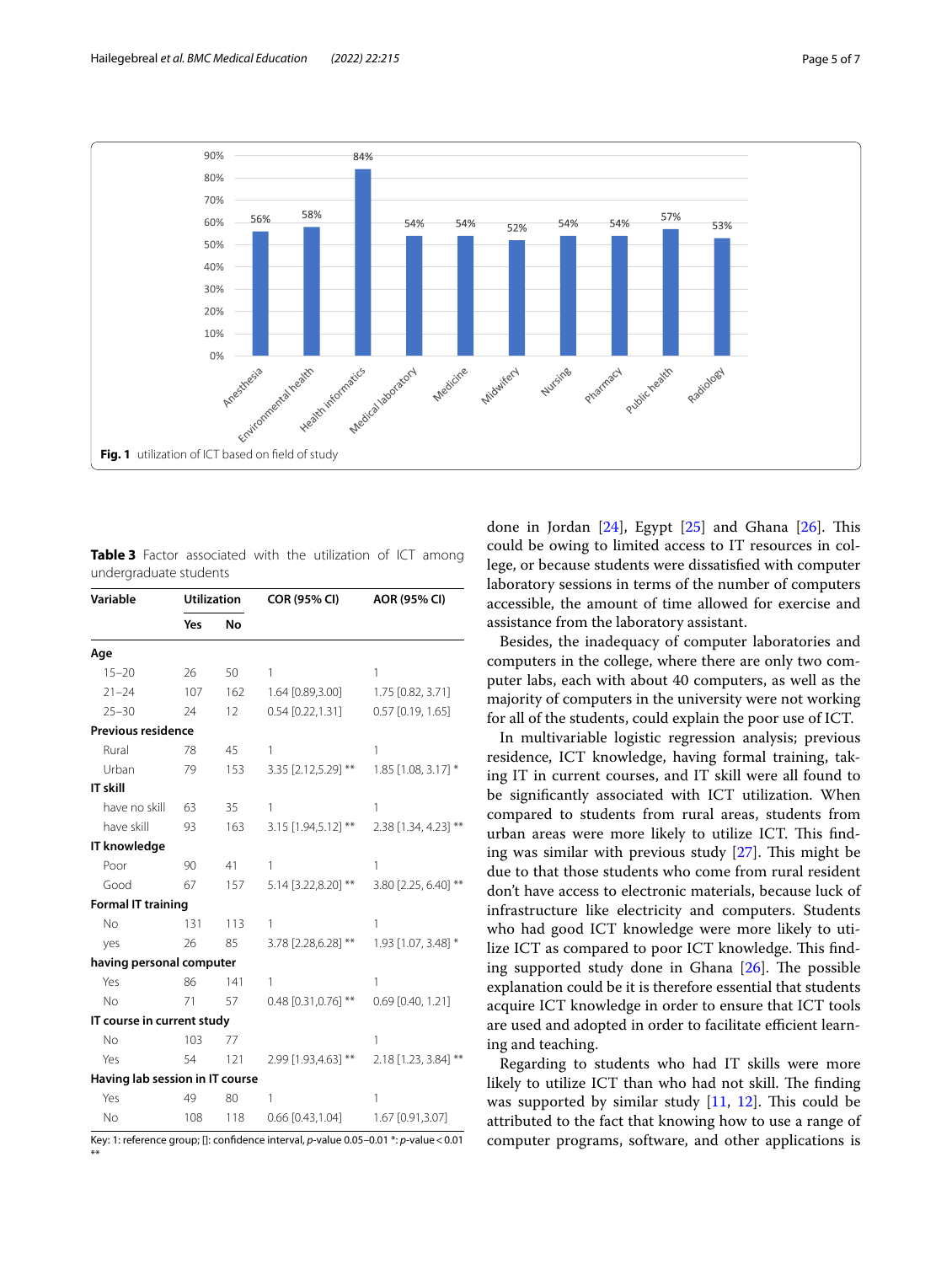an important IT ability. Word processing, spreadsheets, databases, PowerPoint presentations, and search engines are just a few examples of ICT applications that having IT skills may aid with. In this fnding students who have taken IT course were more likely utilize ICT than their counterpart. This finding was supported by study from previous study  $[7]$  $[7]$  $[7]$ . This might be due to that taking IT related course may help to increase the use of computer and electronics materials. Also, formal information technology training was found to be signifcantly associated with ICT utilization [[22,](#page-6-12) [28\]](#page-6-17).

Furthermore, his fnding revealed that student utilization of ICT was inadequate. Emphasis should be placed on helpful training in ICT as well as ICT-enabled teaching and learning. ICT should be skilled as a subject, and combined as a pedagogical tool for teaching and learning in other theme areas. Arba Minch University's College of Medicine and Health Sciences might accordingly take advantage of respondents' interest to learn more about ICT applications and create electronics health related courses for each of the schools.

#### **Limitations of the study**

This study did not address the attitude of student towards ICT, which can infuence their computer knowledge and utilization. Moreover, the information collected was self-perceived, which might have reported bias. The cross-sectional nature of study design may afect causality being inferred between independent and dependent variables.

#### **Conclusion**

In the current study previous residence, ICT knowledge, having formal training, taking IT in current courses and IT skill were significant predictors of ICT utilization. The fndings suggest that positive actions should be done to raise the level of ICT utilization among undergraduate students, such as the formal inclusion of ICT training in undergraduate student education. This will improve health science students' ability to obtain, analyze, and use information in order to solve clinical and other problems promptly and efficiently throughout their studies and, more crucially, after graduation.

#### **Abbreviations**

AOR: Adjusted Odds Ratio; CI: Confdence Interval; ICT: Information Communication Technology; IT: Information Technology; OR: Odds Ratio.

#### **Acknowledgements**

First of all, we would like to address our sincere appreciation to Arba Minch University for giving us this chance to participate in the research activity. Our special thanks and appreciation also goes to all study subjects who voluntarily participated in this study.

#### **Authors' contributions**

Proposal preparation, acquisition of data, analysis, and interpretation of data was done by SH, TT, SB, KM, AG, MM, TS and SM instruct the study design data cleaning and analysis. SH drafted the manuscript and all authors have a substantial contribution in revising and fnalizing the manuscript. All authors read and approved the fnal manuscript.

#### **Funding** No-funding

#### **Availability of data and materials**

The data in which the authors used to produce this manuscript are available upon reasonable request from the correspondence author.

#### **Declarations**

#### **Ethics approval and consent to participate**

Ethical clearance and permission were obtained from Arba Minch University, College of Medicine and Health Sciences before beginning data collection. Informed consent was obtained from participants and confdentiality was maintained by omitting their personal identifcation and keeping respondents' anonymous.

#### **Consent for publication**

Not applicable.

#### **Competing interests**

The authors declare that they have no competing interests.

#### **Author details**

<sup>1</sup> Department of Health Informatics, School of Public Health, College of Medicine and Health Sciences, Arba Minch University, Arba Minch, Ethiopia. 2 <sup>2</sup> School of Medicine, College of Medicine and Health Sciences, Arba Minch University, Arba Minch, Ethiopia. <sup>3</sup> University of South-Eastern Norway, Post office box 235, N-3603 Kongsberg, Norway.

# Received: 29 November 2021 Accepted: 25 March 2022

#### **References**

- <span id="page-5-0"></span>1. Adesoji F. Undergraduate students ' perception of the efectiveness of ICT use in improving teaching and learning in Ekiti State University, Ado-Ekiti , Nigeria. Int J Lib Inform Sci. 2012;4(December):121–30.
- <span id="page-5-1"></span>2. Roztocki N, Soja P, Weistroffer HR. The role of information and communication technologies in socioeconomic development: towards a multidimensional framework. Inf Technol Dev. 2019;25(2):171–83.
- <span id="page-5-2"></span>3. While A, Dewsbury G. Nursing and information and communication technology (ICT): a discussion of trends and future directions. Int J Nurs Stud [Internet]. 2011;48(10):1302–10 Available from: [https://www.scien](https://www.sciencedirect.com/science/article/pii/S0020748911000873) [cedirect.com/science/article/pii/S0020748911000873](https://www.sciencedirect.com/science/article/pii/S0020748911000873).
- <span id="page-5-3"></span>4. Eysenbach G. What is e-health? J Med Internet Res. 2001;3(2):1–5.
- <span id="page-5-4"></span>5. Harerimana A, Mtshali NG. Types of ICT applications used and the skills' level of nursing students in higher education: A cross-sectional survey. Int J Africa Nurs Sci [Internet]. 2019;11:100163. Available from: [https://www.](https://www.sciencedirect.com/science/article/pii/S2214139118301173) [sciencedirect.com/science/article/pii/S2214139118301173](https://www.sciencedirect.com/science/article/pii/S2214139118301173).
- <span id="page-5-5"></span>6. Souter D, Adam L, Butcher N, Sibthorpe C, Tusubira T. ICTs for Education in Africa. World Bank, Washington, DC. © World Bank. 2014. [https://openk](https://openknowledge.worldbank.org/handle/10986/19024) [nowledge.worldbank.org/handle/10986/19024](https://openknowledge.worldbank.org/handle/10986/19024). License: CC BY 3.0 IGO.
- <span id="page-5-6"></span>7. Olatoye OIO, Nekhwevha F, Muchaonyerwa N. ICT literacy skills profciency and experience on the use of electronic resources amongst undergraduate students in selected eastern cape universities, South Africa. Libr Manag. 2021;42(6–7):471–9.
- <span id="page-5-7"></span>8. Harris I, Wang Y, Wang H. ICT in multimodal transport and technological trends: Unleashing potential for the future. Int J Prod Econ [Internet]. 2015;159:88–103. Available from: [https://www.sciencedirect.com/scien](https://www.sciencedirect.com/science/article/pii/S0925527314002837) [ce/article/pii/S0925527314002837](https://www.sciencedirect.com/science/article/pii/S0925527314002837).
- <span id="page-5-8"></span>9. Ferede B, Elen J, Van Petegem W, Hunde AB, Goeman K. Determinants of instructors' educational ICT use in Ethiopian higher education. Educ Inf